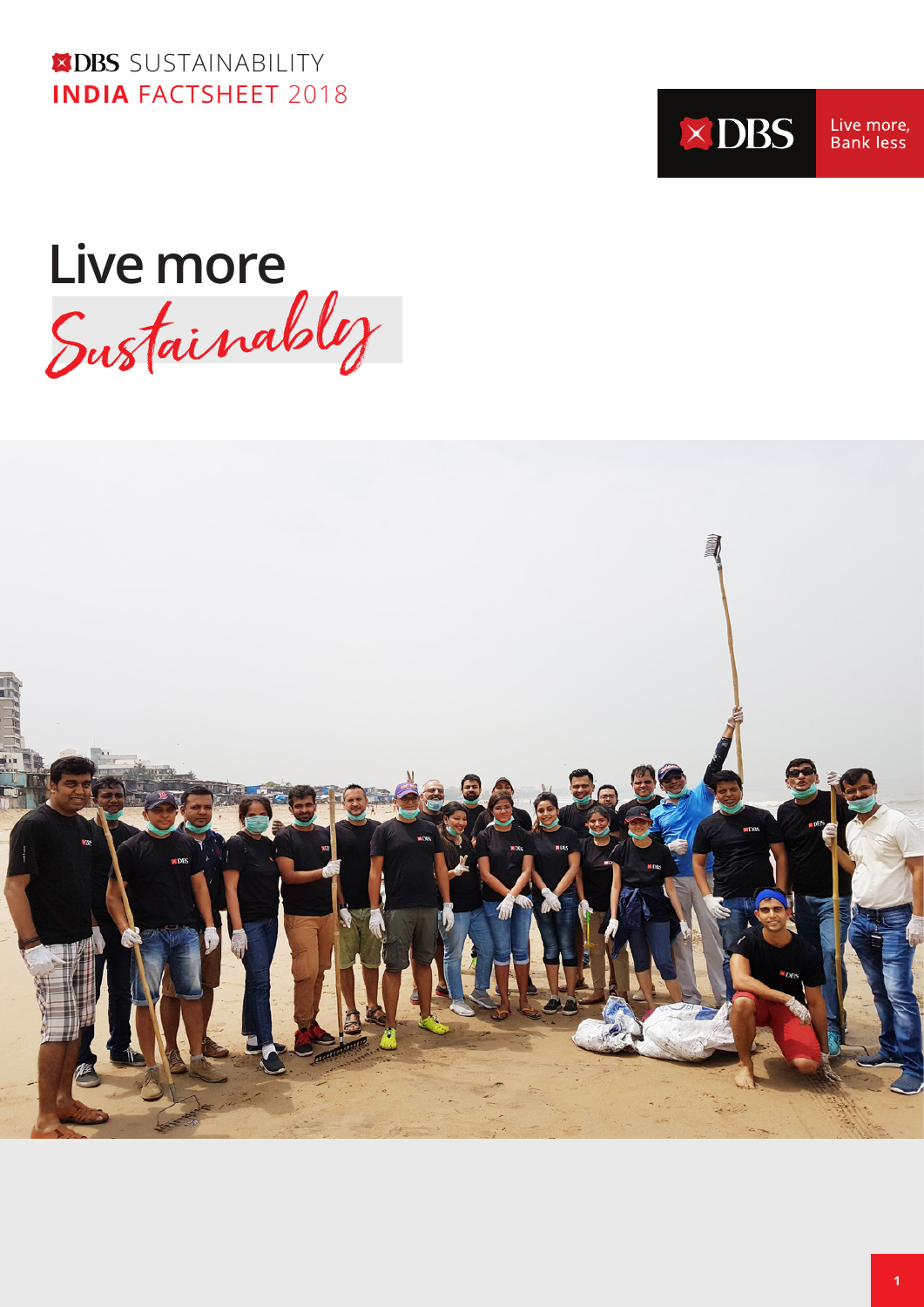# **DBS** India

#### **DBS Sustainability Overview**

Our approach to sustainability is based on three pillars– (i) Responsible banking, (ii) Responsible business practices and (iii) Creating social impact.

#### **Responsible banking**

We deliver products and services that promote sustainable development, and conduct our business in a fair and responsible manner. This includes advancing responsible financing and financial inclusion, and ensuring that we take a proactive stance to protect our customers' information.

#### **Responsible business practices**

We do the right thing by our most important resource – our people – and take into account environmental and societal considerations in our day-to-day business operations. We provide an inclusive work environment where every employee can develop professionally and personally. We are conscious of our need to manage our direct environmental footprint and seek to influence our supply chain towards sustainable practices. We also pay our fair share of taxes and make economic contributions to the communities in which we operate.

#### **Creating social impact**

We seek to be a Force for Good by supporting social enterprises – businesses with double bottom line – and giving back to the communities in which we operate. Through our "People of Purpose" volunteerism movement, we also help to drive impact in the areas of ageing, education and the environment.

For more information on DBS Group sustainability efforts, please click **[here.](https://www.dbs.com/sustainability/default.page)**

#### **Progress on Sustainable Development Goals (SDGs)**

As a member of the United Nations Global Compact, we are committed to driving progress towards achieving SDGs. We believe that we have a role to play in promoting sustainable development. We have chosen to focus on the following six SDGs which we believe we can make meaningful contributions to, and after taking into account the markets we operate in.



*We have made steady progress in our sustainability agenda in 2018. From the establishment of the sustainability council to the undertaking of our first few initiatives, it has been heartening to see the sense of purpose and enthusiasm in the team as they further the sustainability agenda. It is a fulfilling experience for me, both professionally and personally, as this is an item close to my heart.*

Vijayan Subramani, Head of Treasury & Markets, Sustainability Council, DBS Bank (India)

**For further enquiries, please contact: Nita Bhaya Email: nitabhaya@dbs.com Tel: +91 22 66131291 Rajiv Manjeshwar Email: rajivmanjeshwar@dbs.com Tel: +91 22 66147513**

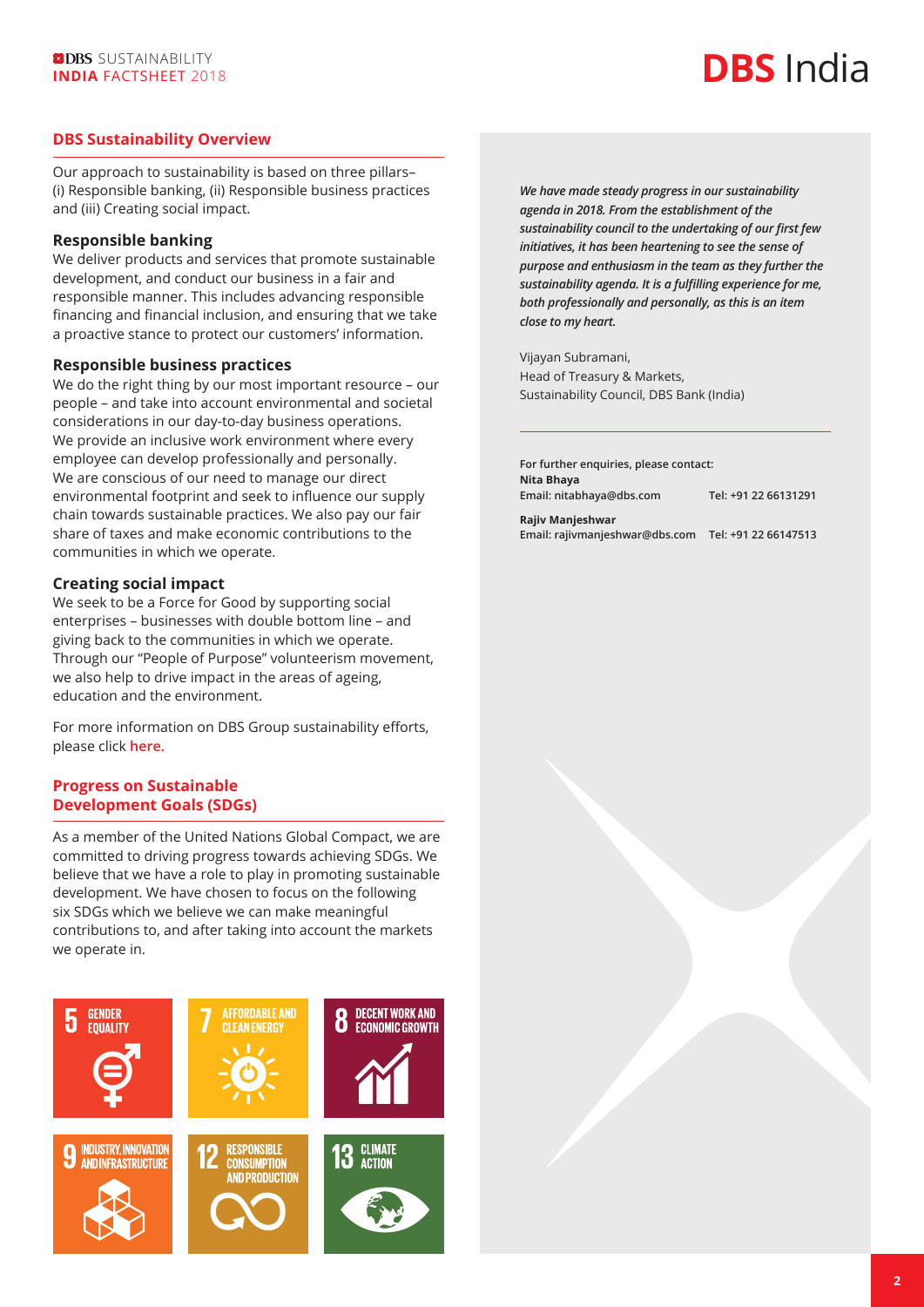## **Pillar 1 :**  Responsible banking

#### **Green bond**

As a joint lead manager and book runner, we successfully priced a USD 650 million green bond transaction for the State Bank of India (SBI). This was SBI's maiden green bond issuance.

The green bond was Climate Bonds certified, and listed at Singapore Stock Exchange. The proceeds of the bond were used to finance wind and solar energy projects across India, including 49 solar energy projects with a cumulative installed capacity exceeding 1,300 MW and 32 wind energy projects with a cumulative installed capacity exceeding 1,300 MW.

### **Pillar 2 :**  Responsible business practices

#### **Aon Best Employer – India 2018**

In May 2018, we received the prestigious "Aon Best Employer – India 2018" award, at the Aon India Country Awards, 2018. We were the only bank amongst the 16 companies in India recognised across 10 industries. Aon - a global professional services firm - recognises the achievements of organisations that demonstrate excellence at the workplace.

The bank has been deeply immersed in furthering its digital transformation agenda. This includes embarking on a comprehensive and holistic mission to changing the culture and mindset of its staff. This digital culture transformation is translated into a curriculum which is aimed at helping employees embrace a flexible mindset and be ahead of the curve in the digital age. Employees are also empowered to source information, connect and learn on-the-go with a 24/7 one-stop app.

| <b>Key statistics</b>                                    | 2018      | 2017      |
|----------------------------------------------------------|-----------|-----------|
| Electricity consumption (MWh)                            | 5,902     | 4.376     |
| Scope 2 emissions from electricity<br>consumption (tCO2) | 5,724     | 5,834     |
| Water consumption (m3)                                   | 19.572    | <b>NA</b> |
| Waste recycled (tonnes)                                  | 9         | 8         |
| Headcount (Male: Female)                                 | 1,998:601 | 1,620:452 |
| Voluntary attrition rate (%)                             | 15.3%     | 10.9%     |

### **Pillar 3 :**  Creating social impact

| <b>Date</b>   | <b>Location</b>                                                 | <b>Activity</b>                           | No of<br>volunteers | <b>Beneficiaries</b>                                                                                                                                                                                                                                                                                                                                 |
|---------------|-----------------------------------------------------------------|-------------------------------------------|---------------------|------------------------------------------------------------------------------------------------------------------------------------------------------------------------------------------------------------------------------------------------------------------------------------------------------------------------------------------------------|
| May 18        | Pune                                                            | City<br>beautification                    | 21                  | Employees spent 63-<br>man hours beautifying<br>a designated slum<br>area with street art,<br>with four houses being<br>painted.                                                                                                                                                                                                                     |
| Jun 18        | Mumbai                                                          | Unicorn                                   | 20                  | Introduced children<br>from Kutumba<br>Foundation to<br>responsible budgeting<br>and planning ahead,<br>through a fun poster-<br>making activity with<br>DBS employees.                                                                                                                                                                              |
| Jul 18        | Mumbai                                                          | History<br>of art                         | 61                  | <b>DBS</b> volunteers<br>took children from<br>a disadvantaged<br>background to a<br>museum, educating<br>them about the history<br>of art and offering them<br>a connection to history.                                                                                                                                                             |
| Jul 18        | Mumbai                                                          | Elderly<br>enrichment                     | 24                  | DBS employees<br>spent 60 man hours<br>engaging with elderly<br>people at Senior's<br>Paradise NGO centre.<br>through activities such<br>as Bollywood Quiz,<br>dancing, singing and<br>much more.                                                                                                                                                    |
| Jul 18        | Mumbai                                                          | Elderly<br>enrichment                     | 33                  | Employees from DBS<br>Bank Mumbai's CBG<br>department teamed up<br>with 65 seniors from<br>Dignity Foundation<br>for activities to build<br>seniors' confidence<br>and create happy, long-<br>lasting memories.                                                                                                                                      |
| <b>Jul 18</b> | Mumbai                                                          | <b>Budgeting</b><br>& poster<br>making    | 50                  | 45 children from the<br>Gyanada Foundation<br>were engaged on<br>financial literacy by DBS<br>Bank Mumbai's T&O<br>team through a poster<br>design activity.                                                                                                                                                                                         |
| Oct 18        | Mumbai                                                          | Slum<br>beautification                    | 96                  | <b>DBS Bank Mumbai's</b><br>IBG Team painted<br>24 houses at Sanjay<br>Gandhi National Park.<br>benefitting 250 people<br>through creating a<br>brighter and more<br>positive environment<br>for the community.                                                                                                                                      |
| Dec 18        | Mumbai,<br>Pune,<br>Kolkata,<br>Chennai,<br>Bangalore,<br>Delhi | Christmas:<br>Recycle more,<br>Waste less | 104                 | Volunteers narrated the<br>story of Christmas in<br>an eco-friendly manner<br>to children through<br>various NGOs, and<br>guided students on<br>how we can waste less<br>and reuse materials.<br>100 children benefitted.<br>In Delhi, Kolkata and<br>Chennai, 99 eco-friendly<br>bags were created and<br>donated to local NGO<br>by DBS employees. |